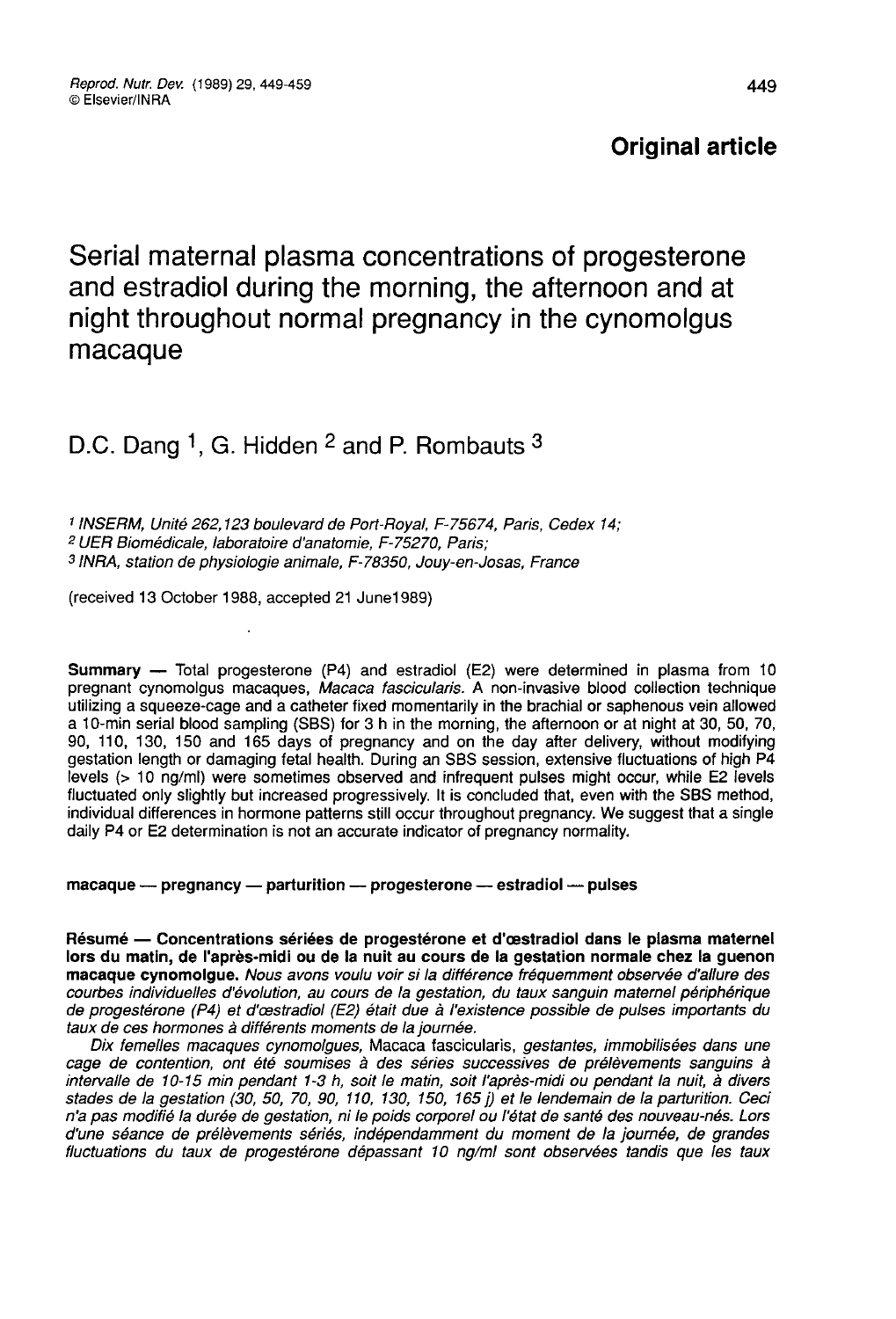d'cestradiol augmentent progressivement sans présenter de grandes fluctuations. On ne connaît pas les mécanismes physiologiques qui régulent la sécrétion de ces hormones stéroidiennes. Ces résultats montrent aussi des différences interindividuelles importantes de profil de sécrétion de la progestérone au cours de la gestation, dues probablement à l'existence des pulses de sécrétion<br>souvent détectés. Cependant les courbes moyennes de progestérone et d'œstradiol pour d'œstradiol augmentent progressivement sans présenter de grandes fluctuations. On ne connaît<br>pas les mécanismes physiologiques qui régulent la sécrétion de ces hormones stéroïdiennes. Ces<br>résultats montrent aussi des diffé l'ensemble ressemblent à celles déjà observées par d'autres auteurs. Ce travail montre qu'une seule détermination quotidienne de ces hormones n'est pas un indicateur suffisant de la normalité de la gestation du macaque cynomolgue.

 $macaque - gestation - parturition - progenetic - eastradio - pulse$ 

#### INTRODUCTION

Maternal blood progesterone (P4) and 17 (3-estradiol (E2) determinations are used in obstetrical practice to assert or confirm gestation normality since these hormones are secreted abundantly throughout pregnancy. However, it is acknowledged that during normal pregnancy of most mammals, the patterns of the concentrations of these hormones vary widely between individuals. Consequently, mean (± SEM) values are given in most studies.

The purpose of this study was to ascertain whether the individual pattern differences also observed in pregnant macaque monkeys (Hodgen et al., 1972; Stabenfeldt and Hendrickx, 1972, 1973; Bosu et al., 1973) were due to variability in the concentrations of P4 and E2, to the time of blood sampling, or to the occurrence of hormone pulse. Several 10-15-min serial blood samplings for 1―3 h in the morning, the afternoon and at night were attempted in cynomolgus macaque, Macaca fascicularis, through-<br>out pregnancy and after parturition. and after parturition. Morever, although the rhesus monkey,<br>Macaca mulatta, has been used mulatta, extensively in research on pregnancy in nonhuman primates, only a limited number of studies have been carried out on the cynomolgus macaque (Stabenfeldt and Hendrickx, 1973; Hodgen et al., 1977).

# MATERIALS AND METHODS

#### Animals

Ten pregnant laboratory-born cynomolgus monkeys, Macaca fascicularis, ranging in age from 5.7―11.2 yr were used. All the animals had had normal previous pregnancies and had given birth to healthy offspring. They were timemated during 24-h cohabitation with a male on the 12th day of the menstrual cycle and pregnancy was confirmed by manual palpation. The animals were housed in individual cages under natural photoperiod in Paris (France) and under the laboratory conditions described elsewere (Dang, 1977).

# Serial blood sampling (SBS)

The animals were restrained in a squeezecage,  $70 \times 50 \times 60$  cm (L, I, h), near their home cage. Before the experiments started, they had been acclimated to the squeeze-cage situation and to the investigators for daily routine examination of menstruation. The arm or leg of the restrained animal was immobilized to prevent removal of the catheter. A 0.6-mm external diameter needle connected to a 30-cm catheter was introduced in a brachial or saphenous vein, enabling continuous with drawal of blood in a sterile heparinized syringe. Catheter patency was assured between serial bleeding intervals by a sterile heparinized normal saline solution which was drawn off each time so that the animal was not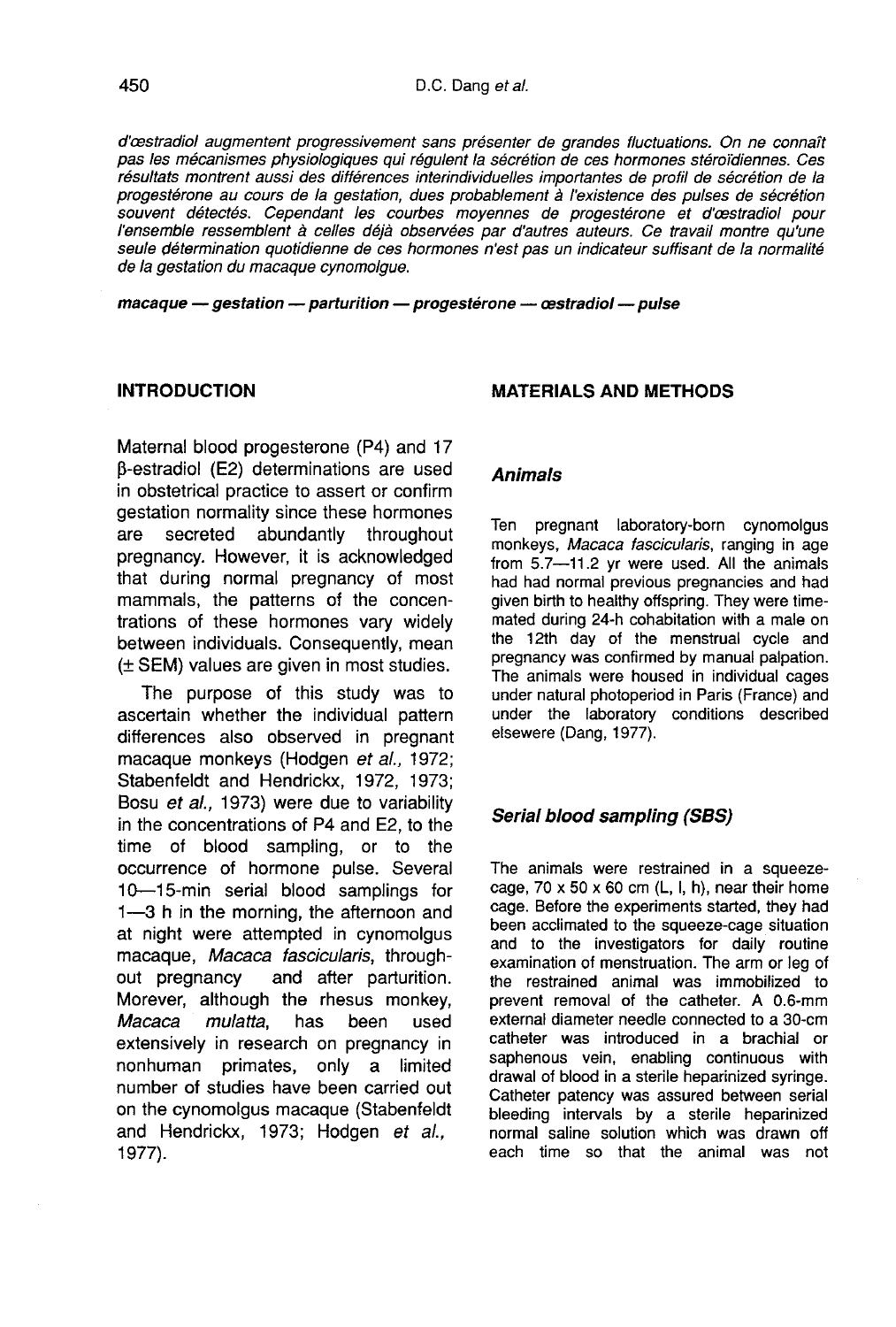heparinized during the entire experiment. A 2.5-ml blood sample (sometimes less) was withdrawn at 10- or 15-min intervals for 3 h beginning at 9.30, 15.00 or 21.00 h. During the night, the monkey room was not lighted. Blood samples were centrifuged and the plasma stored at -20 °C until RIAs were performed. Blood cells were immediately resuspended in a<br>sterile physiological saline solution and physiological saline solution and returned to the maternal circulation at 1-h intervals. SBSs were carried out at around days 30, 50, 70, 90, 110, 130, 150, and 165 of gestation and the day after parturition. Throughout pregnancy, 4 animals were subjected to SBS alternately in the morning and at night, 2 animals in the morning only, 3 animals in the afternoon and one at night.

### Plasma P4 and E2 determinations

Plasma P4 and E2 concentrations were determined by radioimmunoassay using specific antisera developed against P4-11  $\alpha$ hemisuccinate-bovine serum albumin and E2- 6-carboxy-methoxime-bovine serum albumin. The cross-reactivity of these antisera has been reported elsewhere (Dray et al., 1971; Gérard et al., 1979); the P4 antiserum cross-reacts 7.5 % with  $5\alpha$ -pregnane-3,20-dione and desoxycorticosterone, and < 1 % with other steroids.

A 200-ul plasma sample was required. Extraction was carried out with hexane for P4 and dichloromethane for E2. Duplicate aliquots were assayed without chromatography. Free and bound steroids were separated by dextrancoated charcoal after one-night incubation at 4 °C. The sensitivity of the assay was 5 pg and 1 pg per tube for P4 and E2 respectively. The coefficient of variation, calculated from the values of the mixed plasmas of the animals at various pregnancy stages, were 4.1 % ( $n = 20$ ) and 3.3 % ( $n = 10$ ) for inter- and intraassay error, respectively, at 4 ng/ml P4 concentration, and 10.5 % ( $n = 12$ ) and 4.3% ( $n = 10$ ) at 30 ng/ml P4 concentration. They were 5.0% ( $n =$ 17) and 2.4 % ( $n = 10$ ) at an E2 concentration of 320 pg/ml, and 6.1 % ( $n = 12$ ) and 3.9 %  $(n = 10)$  at a concentration of 2 300 pg/ml. More than 16 assay series were done, each with 60 samples plus 3 control samples, one

obtained from a mixed plasma and the two others from 2 castrated male and female adults. All samples from an SBS session were run in the same assay series. Many SBS session samples were reassayed to confirm the unexpected results.

#### Hormone pulse detection

Hormone pulses were identified by subjective criteria derived from visual inspection of the graph data and defined as any elevation in plasma hormone levels which exceeded 20 % (> 3X intraassay CV) of the preceding nadir and sustained over 3 sampling periods (Ellinwood et al., 1984).

#### RESULTS

The technique of frequent SBSs throughout macaque pregnancy did not significantly ( $P > 0.05$ ) modify either the normal gestation length (167.5  $\pm$  1.5 vs 166.8  $\pm$  1.0 days) or the newborn weight  $(369 \pm 23 \text{ vs } 387 \pm 29 \text{ q})$ . All animals delivered vaginally and the offspring were healthy at 6 months of age.

Individual plasma concentrations of P4 and E2 during SBS sessions throughout pregnancy and after parturition are shown for 4 representative animals in Figures 1 and 2. Concentrations of P4 > 10 ng/ml fluctuated greatly during 3 h of SBS without displaying any clear pattern.<br>These fluctuations occurred in the fluctuations occurred in the morning as well as in the afternoon or at night. In contrast to P4, concentrations of E2 did not exhibit noticeable fluctuations but a progressive increase from the first to the last sample of the series was often observed wether SBS was carried out in the morning, the afternoon or at night.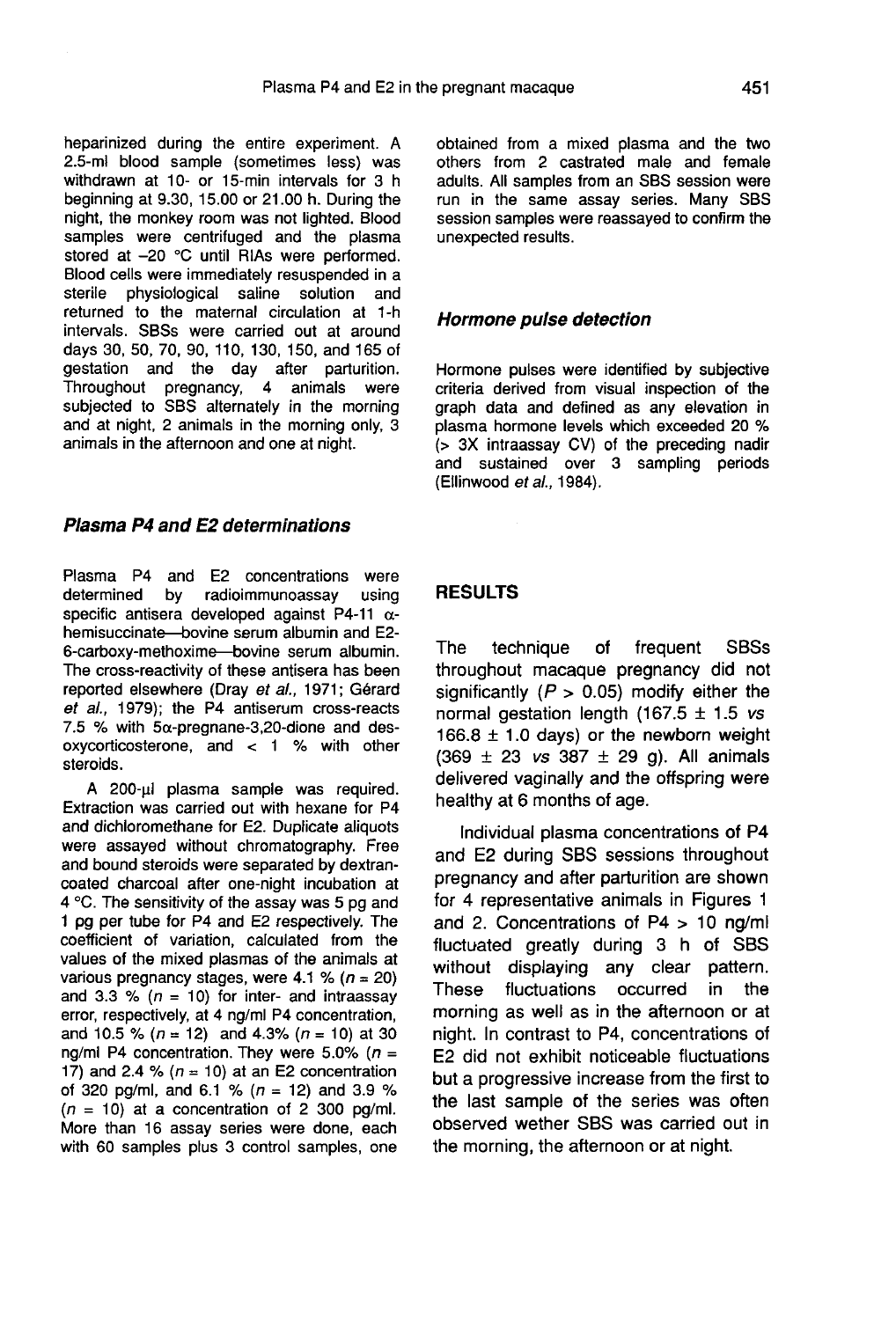According to the conventional criteria of hormone pulse identification during SBS sessions and in contrast to E2, P4 pulses were detected throughout the entire period of the experiment (Figs 1, 2). The pulse number varied from  $0-3$ pulses per SBS session. Approximately 41 % of SBS sessions performed in the morning as well as in the afternoon or at night (chi<sup>2</sup> = 3.46;  $P > 0.05$ ) exhibited

1―3 pulses which occurred at any determined hormone level > 1 ng/ml. Between days 30-90 of pregnancy, this percentage was less than from day 110 to term (24.1 % vs 50.0 %; chi<sup>2</sup> = 3.84;  $P$  < 0.05) or than after parturition (54.5 %).

The patterns of mean P4 and E2 levels throughout pregnancy and for each SBS<br>session differed according to the session differed according to the<br>individual (Table I). At day 90 of At day



Fig. 1. Changes in plasma concentrations of progesterone (ng/ml) and estradiol (pg/ml) in each serial blood sampling sessions during pregnancy and after parturition (PP) in 2 animals, ALIO and ASTO. Bleeding sessions carried out in the morning are denoted by white bars, bleeding sessions carried out at night by black bars and hormone pulses by arrows.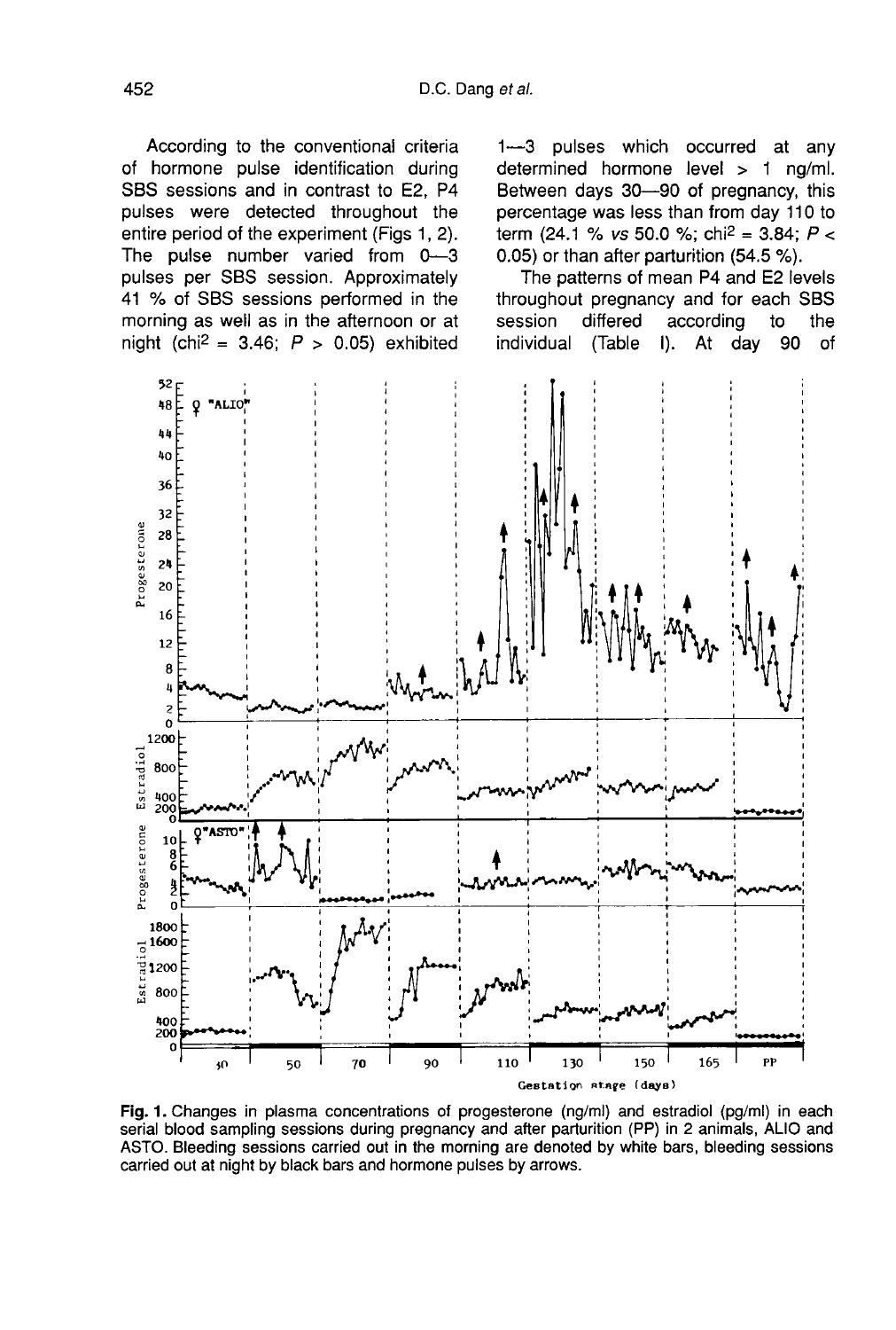

Fig. 2. Changes in plasma concentrations of progesterone (ng/ml) and estradiol (pg/ml) at each serial blood sampling carried out in the afternoon during pregnancy and after parturition (PP) in 2 animals, SYDO and YOVA. Hormone pulses are denoted by arrows.

pregnancy, the mean P4 level remained < 5 ng/ml in all animals. Between days 30―70 it peaked at 6―10 ng/ml in 3―4 animals, while from day 110 to the end of pregnancy it exceeded 12 ng/ml in 3 animals. After parturition, it fell in all the except one probably had not yet expelled the placenta. Individual patterns of mean E2 level were less dissimilar than for P4. Low levels were observed in all animals at  $\approx$ day 30, and high levels at day 70 in at least 5 animals. After delivery, all animals exhibited a low E2 level. In no animal were mean P4 and E2 concentrations correlated before day 150, but a significant correlation ( $r = 0.66$ ,  $n = 17$ ; P < 0.05) was observed from that stage to the end of gestation.

When overall means were considered, clear patterns of P4 and E2 concentrations were observed throughout<br>pregnancy and after parturition in pregnancy cynomolgus macaques (Fig. 3). The P4 level decreased slowly from days 30-90, and then increased gradually towards the



#### Gestation stage (days)

Fig. 3. Changes in mean (± SEM) concentrations of progesterone (ng/ml) and estradiol (pg/ml) for all animals  $(n = 10)$  during pregnancy and after parturition (PP).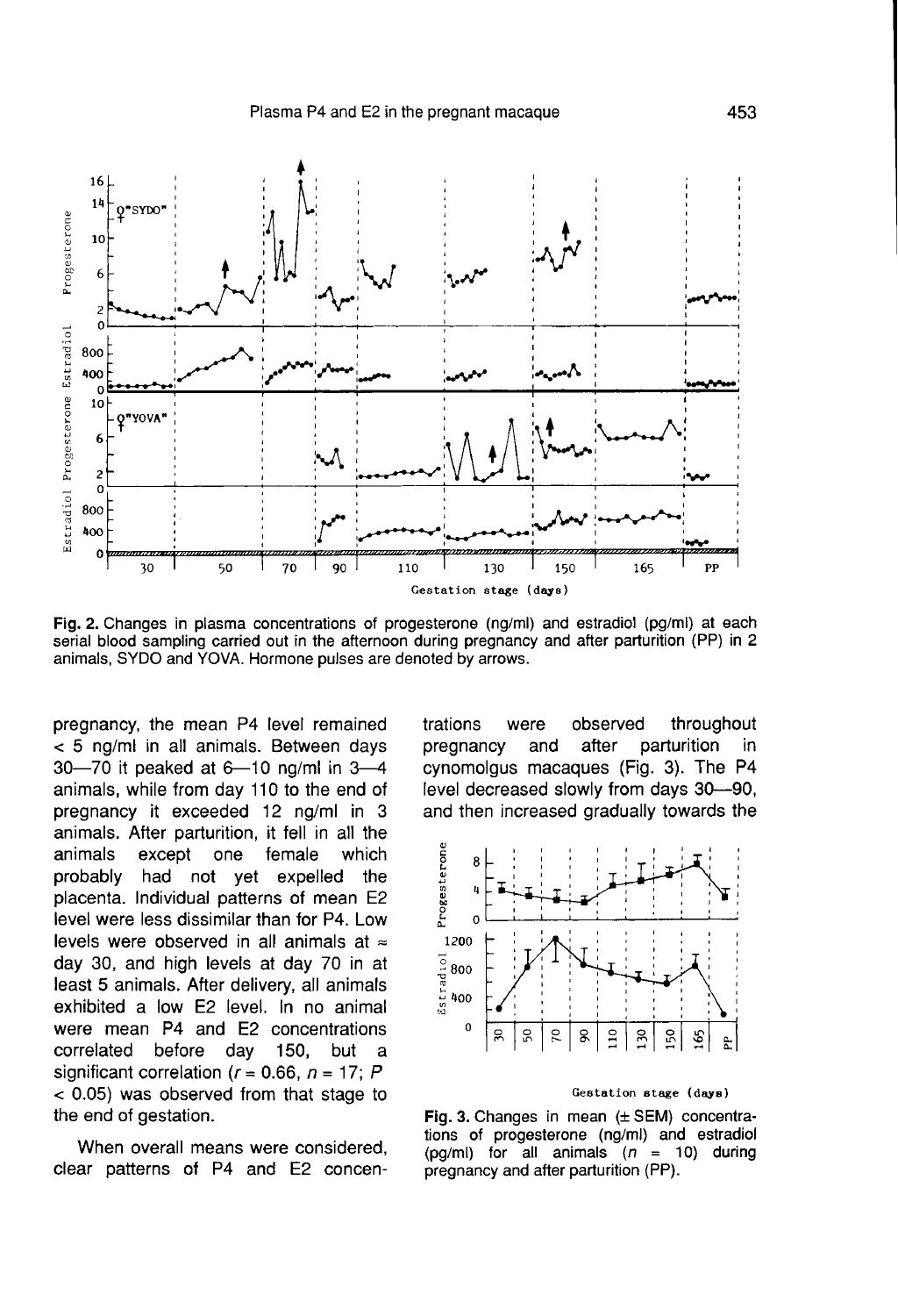| ׇ֧֦֧֧֦֧֦֧֚֡֝֝֬֝֬<br>֧֚֝<br>ׇׇ֧֧֧֧֧֚֚֚֚֚֚֚֚֚֚֚֚֚֚֚֚֚֚֚֚֚֚֚֚֝֡֡֬ <u>֚֓</u><br>j<br>í<br>۱<br>j<br>۔<br>ا |  |
|--------------------------------------------------------------------------------------------------------|--|
|--------------------------------------------------------------------------------------------------------|--|

| stage (day)<br>Gestation                                          |     | S                       |            | 50                                             |                                                    | 8Z               | 90                    |                                                |                                         | 110                          |                      | 130                                       | 150                                  |                                                  | 165                                           |                | Post-<br>Partum             |       |
|-------------------------------------------------------------------|-----|-------------------------|------------|------------------------------------------------|----------------------------------------------------|------------------|-----------------------|------------------------------------------------|-----------------------------------------|------------------------------|----------------------|-------------------------------------------|--------------------------------------|--------------------------------------------------|-----------------------------------------------|----------------|-----------------------------|-------|
| Animal                                                            |     | P4 E2<br>(ng/ml)(pg/ml) | P4         | S)                                             | Þ4                                                 | <u>ង</u>         | Þ4                    | ង<br>                                          | Þ4                                      | ដ                            | P4                   | ដ្ឋ                                       | 4                                    | ů,                                               | <b>P4</b>                                     | ង              | 74                          | ដ<br> |
| $\overline{\mathsf{K}}$<br>$\mathcal{S}_{0}^{(n)}$<br><b>ASTO</b> | 57  | 3.31 367<br>35          | 10.7       | 6.73 1939<br>54<br>54<br>$\ddot{\ddot{\cdot}}$ | 0.99<br>3.0                                        | 2985<br>6.4      | $1.57$ 2018<br>.<br>ෆ | $\frac{4}{3}$                                  | $\frac{1}{2}$                           | 3.20 1693<br>5.0             | 2.6                  | 3.48 1023<br>33<br>$\ddot{\ddot{\cdot}}$  | 5.06<br>32<br>3                      | 1032<br>2.7                                      | 4.75 809<br>$\ddot{\ddot{\cdot}}$<br><u>ფ</u> | 4.5            | $2.12$ 129<br>$\frac{4}{3}$ | 43    |
| ×<br>$\delta$<br><b>ALIO</b>                                      | 3.6 | 4.41 329<br>4.4         | 4.8        | 1.89 1186<br>4.5                               | 36                                                 | 2.24 1970<br>3.7 | 53                    | 4.38 1528<br>95<br>91<br>$\ddot{\ddot{\cdot}}$ | 8.84<br>15.5                            | 804<br>$\overline{27}$       | 10.1                 | 27.9 1212<br>5.2<br>$\ddot{\ddot{\cdot}}$ | 12.49<br>6.3                         | 935<br>$\overline{\mathbf{a}}$                   | $12.17$ 861<br>ი<br>თ                         | <u>ვ.</u><br>ŧ | 8.94 131<br>12.1            | 4.0   |
| <u>ૅ</u><br>1×<br><b>ALIA</b>                                     |     |                         | 1.31<br>5. | 422<br>5.5                                     | 1.63 614<br>$\ddot{\ddot{\cdot}}$<br>$\frac{1}{4}$ | 5.5              | $\frac{6}{1}$<br>5.6  | 576<br>5.3                                     | $\ddot{\ddot{\cdot}}$<br>3.76<br>.<br>જ | 823<br>$\frac{0}{4}$         | 4.5<br>$\frac{1}{3}$ | 854<br>32                                 | 5.2<br>6.33                          | <b>671</b><br>್ಷ<br>ನ<br>$\ddot{\ddot{\bullet}}$ | $7.7$ 1.8                                     | 18.72 1620     | $4.92$ 163<br>3.5           | 4.7   |
| ×<br>BELL                                                         | δ   |                         |            |                                                |                                                    |                  |                       |                                                | 1.25                                    | 4.0 4.6<br>952<br>$\ddot{x}$ | 1.37<br>3.6          | 630<br>2.7                                | $\ddot{\dot{}}$<br>2.28<br>್ಷ<br>2.8 | 475<br><u>ო</u>                                  | 2.97<br><u>ત્રં</u>                           | 32<br>3<br>551 | 1.38 138<br>$\frac{2}{3}$   | 6.6   |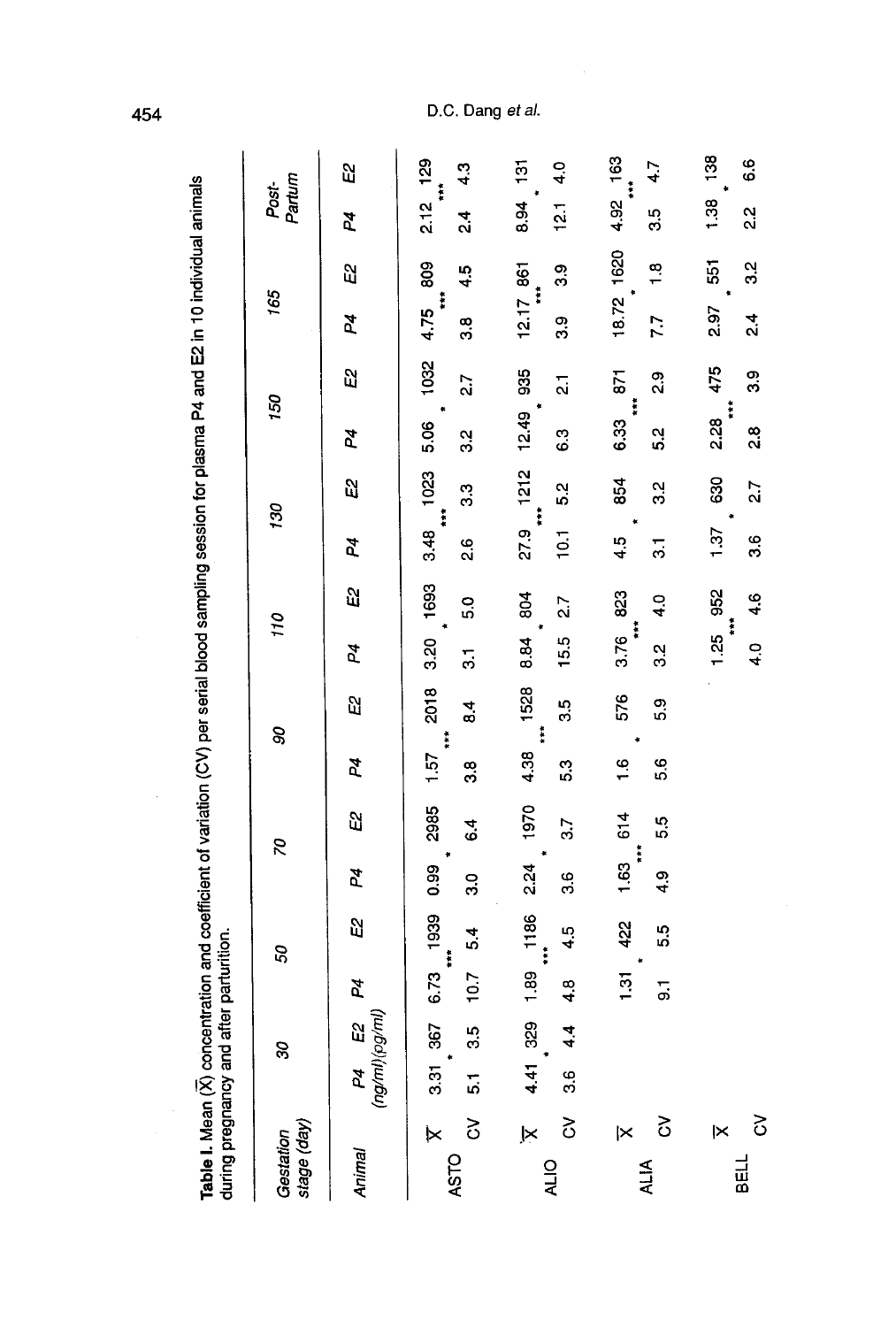| 135                     | 93             | 13.9<br>122                   | 7.6                                              | 138<br>$\overline{\mathbf{3}}$                      | 5.4                                                           | 5.4                                                        |
|-------------------------|----------------|-------------------------------|--------------------------------------------------|-----------------------------------------------------|---------------------------------------------------------------|------------------------------------------------------------|
| 4.08                    | 2.5            | 2.66<br>64                    | 2.94 105<br>ન<br>બં                              | 2.83<br>9.5                                         | $1.40$ 112<br>ິດ<br>ທີ່                                       | $10.48$ 352<br>15.7                                        |
| 671                     | 3.5            | 770<br>3.9                    |                                                  |                                                     | 729<br>27                                                     |                                                            |
| 7.63                    | 12.7           | 3.93<br>5.1                   |                                                  |                                                     | $\ddot{\ddot{\phantom{}}\phantom{}}$<br>5.83<br>$\frac{1}{4}$ |                                                            |
| 520                     | <u>୍</u>       | 41<br>$\overline{\mathbf{3}}$ | $\frac{1}{3}$<br>6.4                             | 309<br>2.5                                          | 612<br>5.3<br>$\ddot{\ddot{\rm s}}$                           | 474<br>o.o                                                 |
| 7.02                    | $\overline{0}$ | 7.94<br>23.3                  | $\ddot{\ddot{\text{}}}$<br>7.83<br>$\frac{1}{4}$ | $\ddot{\ddot{\ }}$<br>6.22<br>$\frac{4}{2}$         | 4.21<br>4.5                                                   | $\ddot{ }$<br>5.35<br>4.9                                  |
| 435                     | 9.5            | 481<br>4.4                    | 315<br>$\ddot{\circ}$                            | 432<br>3.0<br>$\ddot{\ddot{\cdot}}$                 | 342<br>5.0                                                    | 456<br>$\overline{a}$                                      |
| 5.15                    | 18.8           | 2.96<br>34                    | $\ddot{\ddot{\imath}}$<br>5.51<br>3.5            | 2.35<br>3.0                                         | $rac{16}{3.16}$ :<br>0.<br>21.9                               | 2.22<br>2.7                                                |
| 522                     | ာ              | 506<br>5.4                    | $\overline{5}$<br>5.0                            | 445<br>2.5                                          | $1.49$ 406<br>5.3                                             | 10.3<br>628<br>***                                         |
| 17.7                    | 18.4           | 1.89<br>21.2                  | $6.94$ *<br>16.3                                 | ÷<br>2.08<br>34                                     | c.o                                                           | 3.12<br>8.0                                                |
| 727                     | $\frac{2}{11}$ | 510<br>C.O                    | 454<br>4.6                                       | 337<br>$\frac{1}{4}$                                | 616<br>13.3                                                   | $\begin{array}{c} \n 1084 \\ \cdots \n \end{array}$<br>7.2 |
| 4.49                    | 37.2           | $\frac{1}{2}$<br><u>ನಿ</u>    | $\mathcal{A}$<br>3.09<br>$\overline{2}$          | $\ddot{\ddot{\phantom{}}\phantom{}}$<br>1.58<br>5.7 | $\sim$<br>3.04<br>8.6                                         | 1.54<br>$\overline{5}$                                     |
| $\frac{1}{91}$          | 9.8            | 891<br>$\frac{4}{9}$          | 488<br>82                                        | 455                                                 |                                                               | 1296<br>$\overline{\bullet}$                               |
| 2.54                    | 20.5           | 28.2<br>1.42                  | $\frac{3}{11}$<br>16.8                           | $11.1$ 7.8<br>$\ddagger$<br>0.54                    |                                                               | 2.57<br>5.8                                                |
|                         |                | 635<br>7.9                    | 10.0<br>589                                      | 13.5<br>427<br>$\ddot{\ddot{\cdot}}$                |                                                               | 519<br>$\frac{4}{9}$                                       |
|                         |                | 3.85 1970 1.88<br>26.6        | $3.14$ $\cdot$<br>13.7                           | 1.34<br>6.7                                         |                                                               | 7.30<br>11.8                                               |
| 138                     | 31             | 27                            | <u>ခ</u><br>4.8                                  | 16.0 13.5<br>$3.88$ 133                             |                                                               | $5.12$ 237<br>5.7                                          |
| 8.32                    | 55<br>5        | 5.7                           | $1.53$ :<br>12.4                                 |                                                     |                                                               | 7.2                                                        |
| $\overline{\mathsf{x}}$ | 3              | <u>ર</u><br>⋉                 | δ<br>⋉                                           | δ<br>$\overline{\mathsf{x}}$                        | 3<br>×                                                        | δ<br>K                                                     |
| <b>SYTR</b>             |                | BELT                          | SYDO                                             | BRUN                                                | YOVA                                                          | FINA                                                       |

Bleeding sessions done in the morning are denoted by \*, in the atternoon by \*\*, and at night by \*\*\*.

# Plasma P4 and E2 in the pregnant macaque

455

 $\hat{\boldsymbol{\epsilon}}$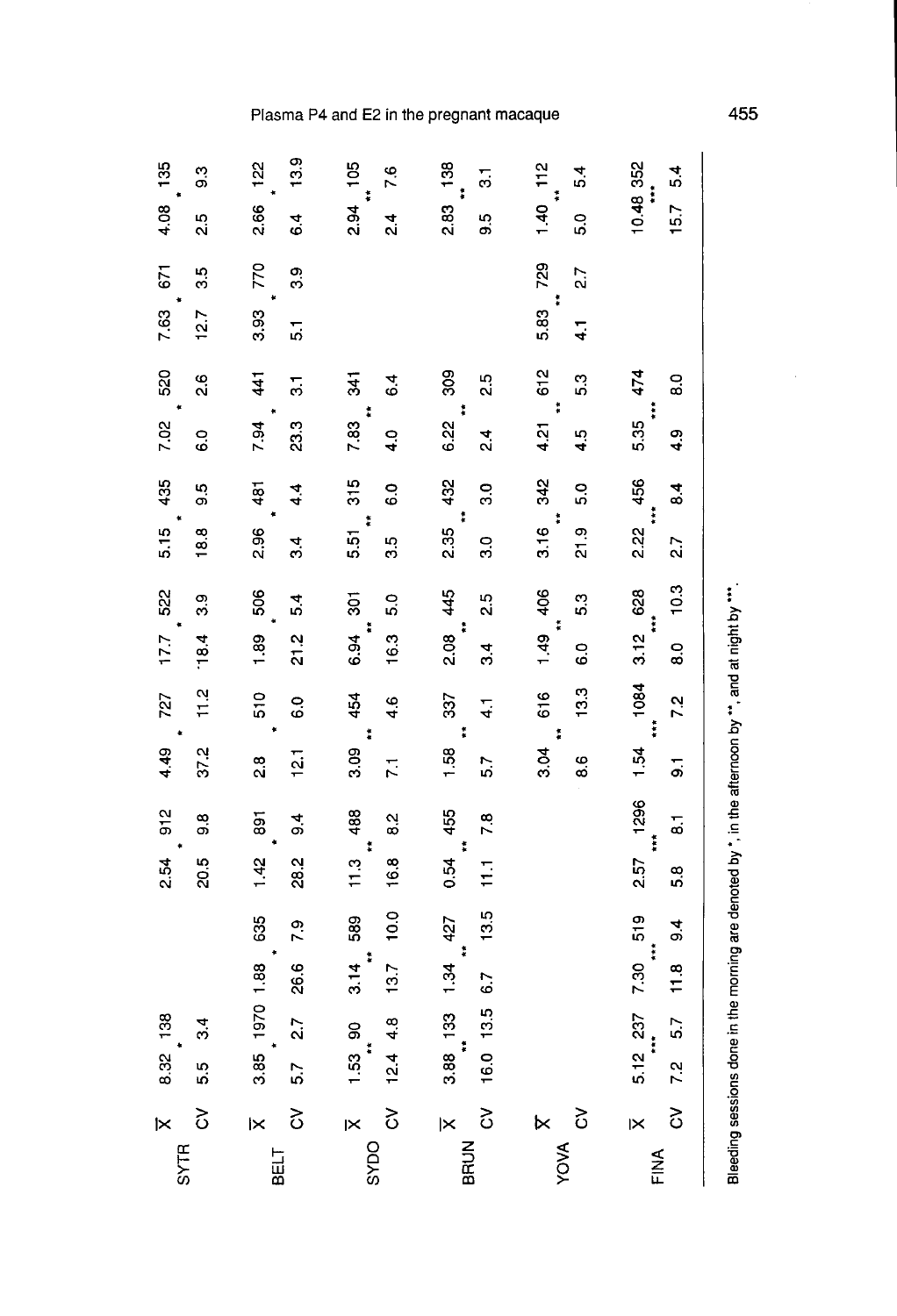end of term and dropped after delivery. The E2 level increased exceedingly from day 30 to 70, decreased progressively till day 150, increased slightly at the end of term, and finally dropped after delivery.

# **DISCUSSION**

Our technique of frequent maternal serial blood sampling throughout pregnancy, although somewhat stressful, neither modified gestation length nor damaged fetal health. This success was probably due to the fact that the animals were laboratory-born and familiar with the experimental situation. The tethering system (Bryant, 1980; McNamee *et al.,* 1984;<br>1984: Sopelak and Hodgen, 1984; 1984; Sopelak and Hodgen, Ducsay et al., 1988) was also helpful, but might be difficult to use during the entire pregnancy of the same individual. The plasma volume withdrawn, however, remains a limiting factor.

This work was not planned to evidence a circadian rhythm of plasma P4 and E2 in the pregnant cynomolgus monkey, as already observed in rhesus monkeys (Challis et al., 1980; Hess et al., 1981; Walsh et al., 1984). Nevertheless, our analysis of results did not reveal a circadian rhythm of those two hormone concentrations. This discrepancy might be explained by our different method of serial blood sampling.

When P4 levels were high, extensive fluctuations occurred during an SBS session in the morning as well as in the afternoon or at night. This could not be an artifact of hormone determination as all samples from at least 3 SBS sessions were run in the same assay series; furthermore, many suspected samples

were reassayed to confirm unusual data and the control levels of castrated male and female animals were practically null and that of the mixed plasma nearly the same in each assay series. Therefore, these fluctuations must serve to activate secretory processes. In contrast to results obtained for P4, no extensive fluctuations of E2 levels were observed during a SBS session. Progressive increases, however, were noted. These increases, arising from an alteration in the rate of synthesis and/or secretion of the fetoplacental unit, could not be explained. They might be related to stress in the animal while immobilized, although we have checked that our E2 antiserum did not cross-react with cortisol.

Based on the above conventional criteria of hormone pulse determination, pulses occurred for P4 and not for E2, and more frequently towards the end than between days 30 and 90 of pregnancy or after parturition. This observation might be related to the increasing levels of P4 secreted mostly by the placenta while at<br>post-partum. pulse frequency was post-partum, pulse frequency was controlled by the ovary. In the cow, pulses of P4 occurring at midgestation are thought to be the result of stimulation by pulses of FSH as pulses of LH are abolished (Schallenberger et al., 1983). In the baboon, it was suggested that estrogen regulates progesterone formation during mid or late pregnancy (Albrecht, 1980). In the macaque, we did not find a relation between P4 and E2 plasma levels before day 150 of pregnancy, and concentrations of chorionic gonadotropin were undetectable after day 40 of pregnancy and lactation (Hodgen et al., 1972; Walsh et al., 1977; Chandrashekar et al., 1980; Yoshida, 1983); immunoreactive FSH concentrations may (Chandrashekar et al., 1987) or may not (Yoshida, 1983) fluctuate.<br>Consequently, the mechanisms that Consequently, the mechanisms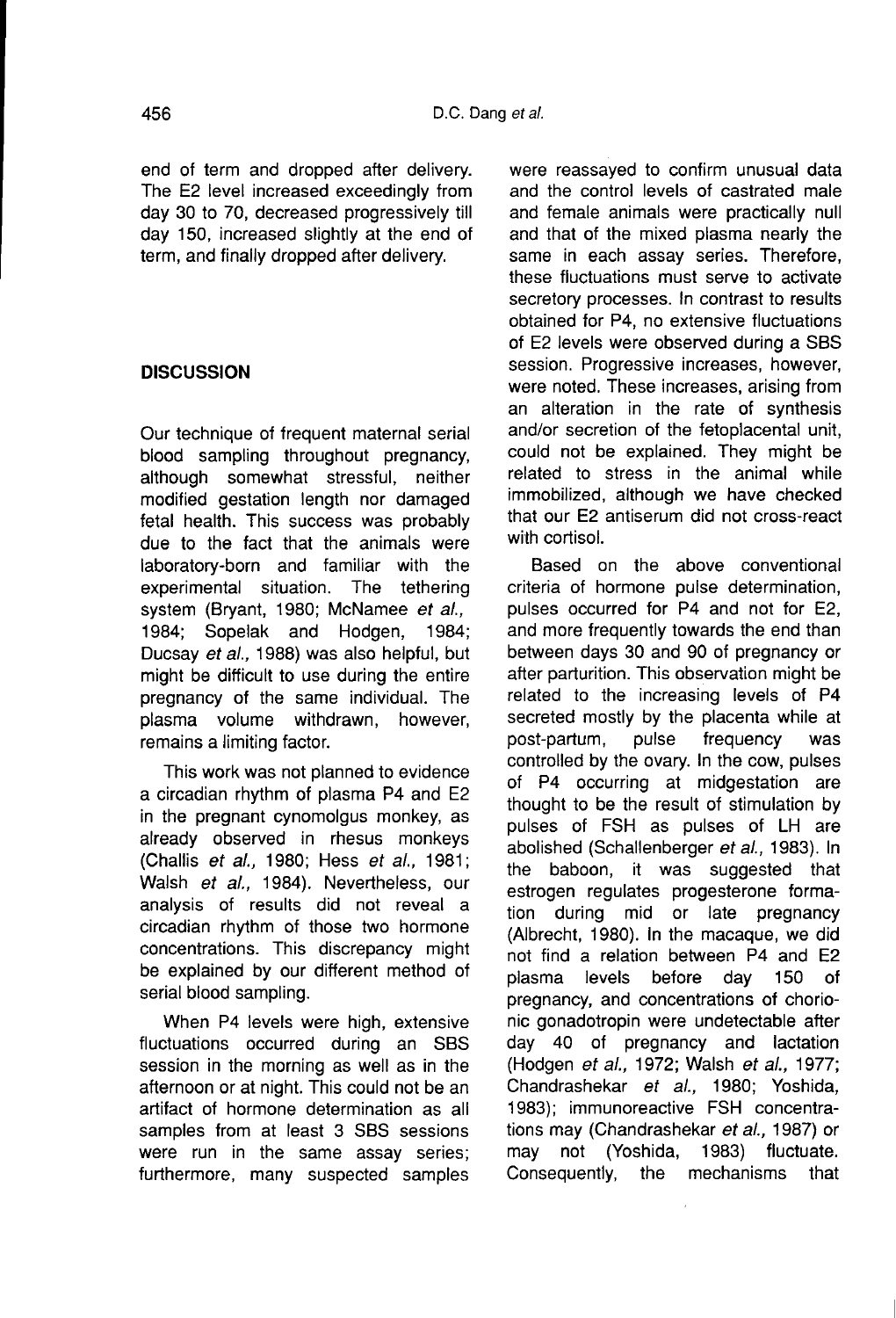regulate P4 and E2 fluctuation levels in pregnant macaque remain unknown.

Even with 10 min SBS for 3 h, individual pattern differences persisted in P4 and E2 levels throughout pregnancy. Further experiments are necessary to answer the questions regarding possible<br>pattern changes during successive successive gestations in the same individual.

It has been suggested that P4 withdrawal (Bedford et al., 1972; Challis and Manning, 1978) or increase in estrogen levels in peripheral maternal plasma (Bosu et al., 1973; Atkinson et al., 1975; Sholl et al., 1979; Walsh et al., 1979), are important factors in the events associated with the initiation of parturition, but some animals in this study exhibited an increase in P4 level followed by a decrease, or a considerable elevation in E2 level at about day 70 of gestation, even though no animal delivered prematurely. Furthermore, the administration of estradiol benzoate to pregnant rhesus monkey at mid-gestation, while resulting in an increase in circulating E2 concentration, did not damage the fetus which was born healthy at normal term (Weiss et al., 1976). It is possible that a low critical P4 level or high critical E2 level has to be sustained for a certain length of time to promote the onset of parturition; our SBS sessions were not seriated enough for this possibility to be verified. Moreover, as hormone fluctuations occur frequently, a single daily P4 or E2 determination would be unlikely to be an accurate indicator of pregnancy normality in obstetric practice.

Some animals exhibited high P4 levels at certain stages of pregnancy. With this exception, the general P4 pattern reported here agrees with that of earlier studies (Stabenfeldt and Hendrickx, 1973; Hodgen et al., 1977). Also in agreement

with previous work, P4 produced mainly by the placenta during the latter half of pregnancy (Weiss  $et$  al., 1976; pregnancy (Weiss *et al.,* 1976; Chandrashekar *et al.,* 1980; Walsh, 1985) did not decline to undetectable levels in the 16 h following delivery. Accordingly, this P4 must have been secreted by the corpus luteum (Hodgen et al., 1977). The substantial increase in plasma E2 in many animals at about 70 days of gestation and its decrease thereafter contrast with the situation reported in earlier studies in pregnant macaques (Hodgen et al., 1972, 1977; Chandrashekar et al., 1987) but confirm other reports (Atkinson et al., 1975; Walsh et al., 1979). Moreover, this E2 originates partially from the ovary containing the corpus luteum, as E2 concentrations are higher in the uteroovarian vein than in the uterine vein plasma (Walsh et al., 1979). Consistent with previous reports (Hodgen et al., 1972: Weiss et al., 1976; Sholl et al., 1979; Walsh et al., 1979; Chandrashekar et al., 1987). E2 levels fell abruptly after delivery.

In conclusion, throughout pregnancy and at post-partum in cynomolgus macaques immobilized in a squeeze-cage for 3 h, maternal peripheral P4 levels may fluctuate greatly while E2 levels may increase progressively. The mechanisms that regulate these hormonal fluctuations remain to be determined.

# ACKNOWLEGMENTS

We would like to thank M.-C. Levasseur and M. Courot for valuable discussions, D. Low and B. Valpreda for correcting and typing the manuscript and G. Aphecix for his help in breeding the animals.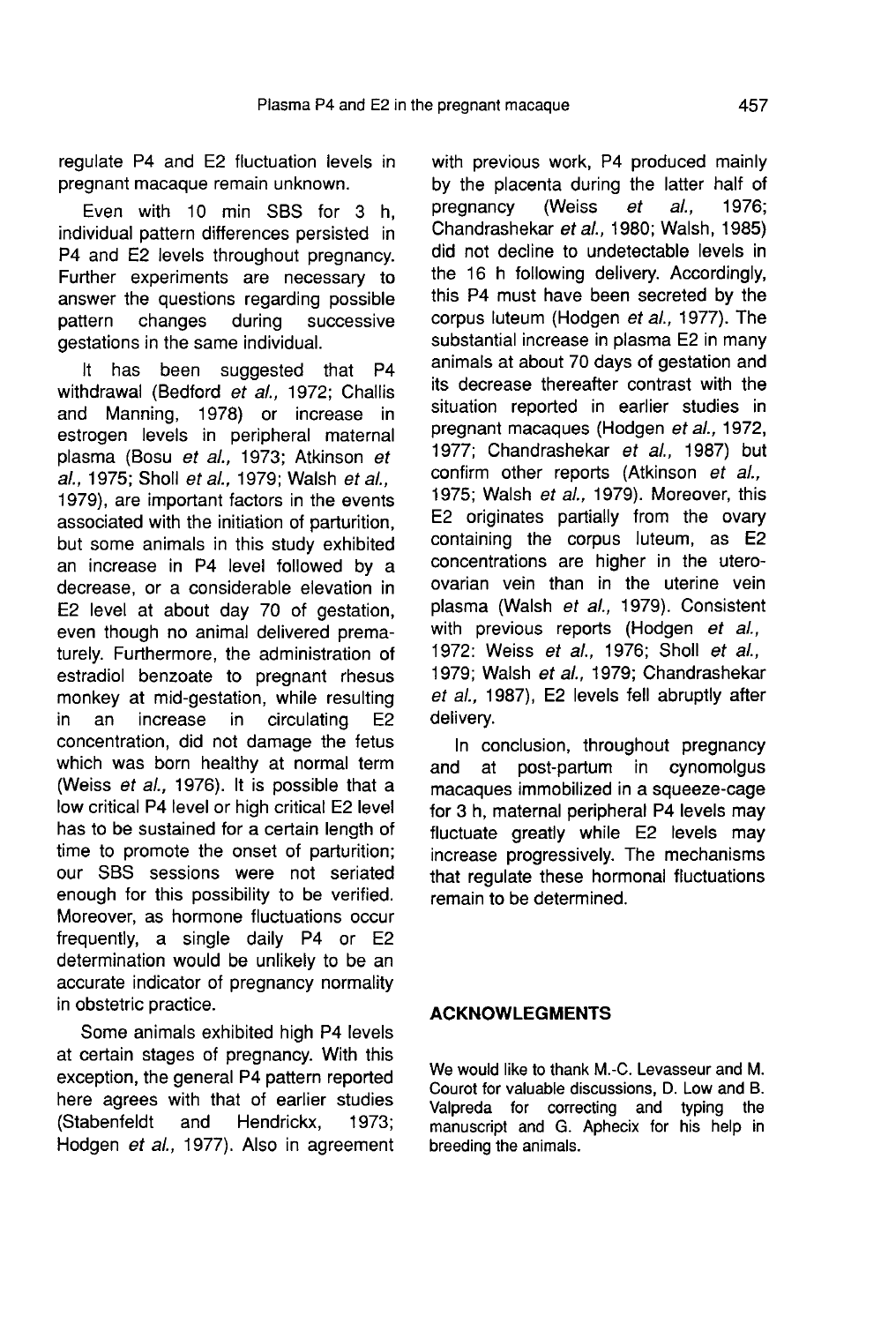# **REFERENCES**

Albrecht E.B. (1980) A role for estrogen in progesterone production during baboon pregnancy. Am. J. Obstet. Gynecol. 136, 569-574

Atkinson L.E., Hotchkiss J., Fritz G.R., Surve A.H., Neill J.D. & Knobil E. (1975) Circulating levels of steroids and chorionic gonatropin during pregnancy in the rhesus monkey, with special attention to the rescue of the corpus luteum in early pregnancy. Biol. Reprod. 12, 335-345

Bedford W.T.K., Challis J.R.G., Harrisson F.A. & Heap R.B. (1972) The role of oestrogens and progesterone in the onset of parturition in various species. J. Reprod. Fert. suppl. 16, 1- 23

Bosu W.T.K., Johanson E.D.B. & Gemzell C. (1973) Peripheral plasma levels of oestrogens, progesterone and 17a-hydroxyprogesterone during gestation in the rhesus monkey. Acta EndocrinoL (Kbh) 14, 348-360

Bryant J.M. (1980) Vest and tethering system to accomodate catheters and a temperature monitor for nonhuman primates. Lab. Anim. Sci. 30, 706-708

Challis J.R.G. & Manning F.A. (1978) Control of parturition in subhuman primates. Semin. Perinatol. 3, 247-260

Challis J.R.G., Socol M., Murata Y, Manning F.A. & Martin C.B. Jr. (1980) Diurnal variations in maternal and fetal steroids in pregnant rhesus monkeys. Endocrinology 106, 1283- 1288

Chandrashekar V.J., Wolf R.C., Dierschke D.J., Sholl S.A., Bridson W.E. & Clark J.R. (1980) Serum progesterone and corpus luteum function in pregnant pigtailed monkeys (Macaca nemestrina). Steroids 36, 483-495

Chandrashekar V.J., Dierschke D.J. & Wolf R.C. (1987) Excessive ovarian follicular development in pregnant pigtailed macaques (Macaca nemestrina). Am. J. Primatol. 13, 145- 153

Dang D.C. (1977) Absence of seasonal variation in the length of the menstrual cycle and the fertility of the crab-eating macaque (Macaca fascicularis) raised under natural daylight ratio. Ann. Biol. Anim. Bioch. Biophys. 17, 1-17

Dray F., Terqui M., Desfosses B., Chauffournier J.M., Mowszowiz I., Kann D., Rombauts P. & Jayle M.F. (1971) Propriete d'immunsérum antie*t al.*<br>Jayle M.F. (1971) Propriété d'immunsérum anti-<br>17β-œstradiol obtenus chez différentes<br>espèces animales avec l'antigène 17β-œstradiol-6-0-carboxyméthoxime-sérum albumine de bœuf. CR Acad. Sci. Paris (Sér. D) 173, 2380-2383

Ducsay C.A., Cook M.J. & Novy M.J. (1988) Simplified vest and tether system for maintenance of chronically catheterized pregnant rhesus monkeys. Lab. Anim. Sci. 38, 343-344

Ellinwood W., Norman R.L. & Spies H.G. (1984) Changing frequency of pulsatile luteinizing hormone and progesterone secretion during the luteal phase of the menstrual cycle of rhesus monkeys. Biol. Reprod. 31, 714-722

Gérard M., Ménézo Y., Rombauts P., Szollosi D. & Thibault C. (1979) In vitro studies of oocyte maturation and follicular metabolism in the pig. Ann. Biol. Anim. Biochim. Biophys. 19, 1521-1535

Hess D.L., Spies H.G. & Hendrickx A.G. (1981) Diurnal steroid patterns during gestation in the rhesus macaque : onset, daily variation, and the effects of dexamethasone treatment. Biol. Reprod. 24, 609-616

Hodgen G.D., Dufau M.L., Catt K.J. & Tullner W.W. (1972) Estrogens, progesterone and chorionic gonadotropin in pregnant rhesus monkeys. Endocrinology 91, 896-900

Hodgen G.D., Stouffer R.L., Barber D.L. & Nixon W.E (1977) Serum estradiol and progesterone during pregnancy and the status of the cropus luteum at delivery in cynomolgus monkeys (Macaca fascicularis). Steroids 30, 295-301

McNamee G.A., Wannemacher R.W. Jr,<br>Dinterman R.E.Jr, Rozmiar K.H & Montrev R.D. (1984) A surgical procedure and tethering system for chronic blood sampling, infusion, and temperature monitoring in caged nonhuman primates. Lab. Anim. Sci. 34, 303-307

Shallenberger E., Rampp J. & Walters D.L. (1983) Pulsatile progesterone secretion during midgestation in the cow even though pulsatile LH secretion is abolished. J. Anim. Sci. 51 (suppl. 1 ), 371

Sholl S.A., Robinson J.A. & Wolf R.C. (1979) Estrone, 17<sub>B</sub>-estradiol and cortisol in serum of peripartum rhesus monkeys. Endocrinology 104, 1274-1278

Sopelak V.M. & Hodgen G.D. (1984) Techniques for research in fetal neonatal